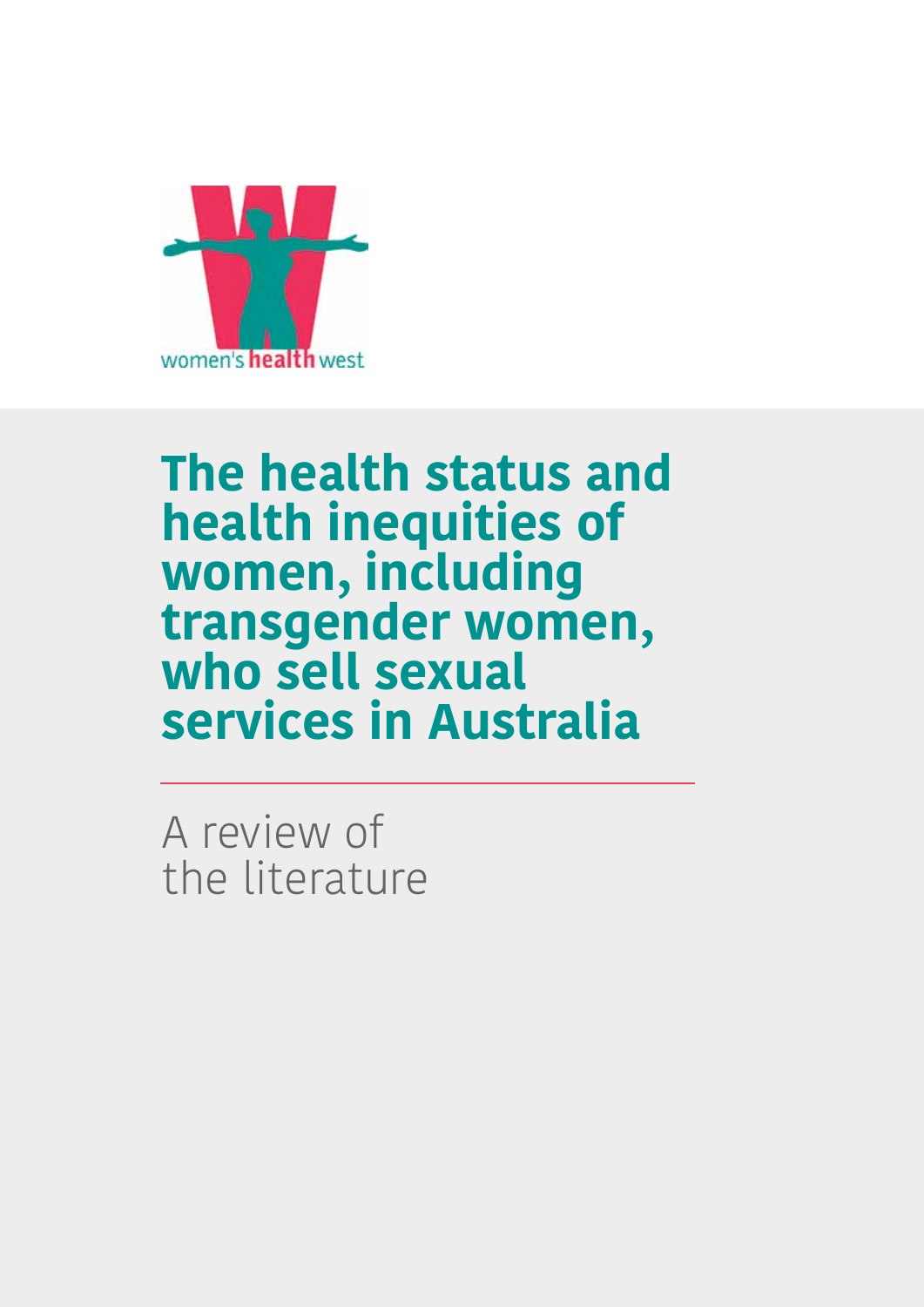#### August 2017

Women's Health West acknowledge the traditional custodians of the land on which we work, the people of the Kulin Nation, and we pay our respects to Elders and community members past and present. We express solidarity with the ongoing struggle for land rights, self-determination, sovereignty and the recognition of past injustices. We express our hope for reconciliation and justice.

Published by: Women's Health West

Authors: Dr Melissa Graham, Dr Hayley McKenzie, Ms Greer Lamaro Haintz and Ms Kehla Lippi Centre for Health through Action on Social Exclusion (CHASE) School of Health and Social Development Deakin University

Author of background: Elly Taylor

Editors: Elly Taylor and Kelly Ventress

© Women's Health West 2017

 Suggested citation: Women's Health West 2017, The health status and health inequities of women, including transgendered women, who sell sexual services in Australia: A review of the literature, Women's Health West, Melbourne.

www.whwest.org.au



Women's Health West acknowledge the support of the state government.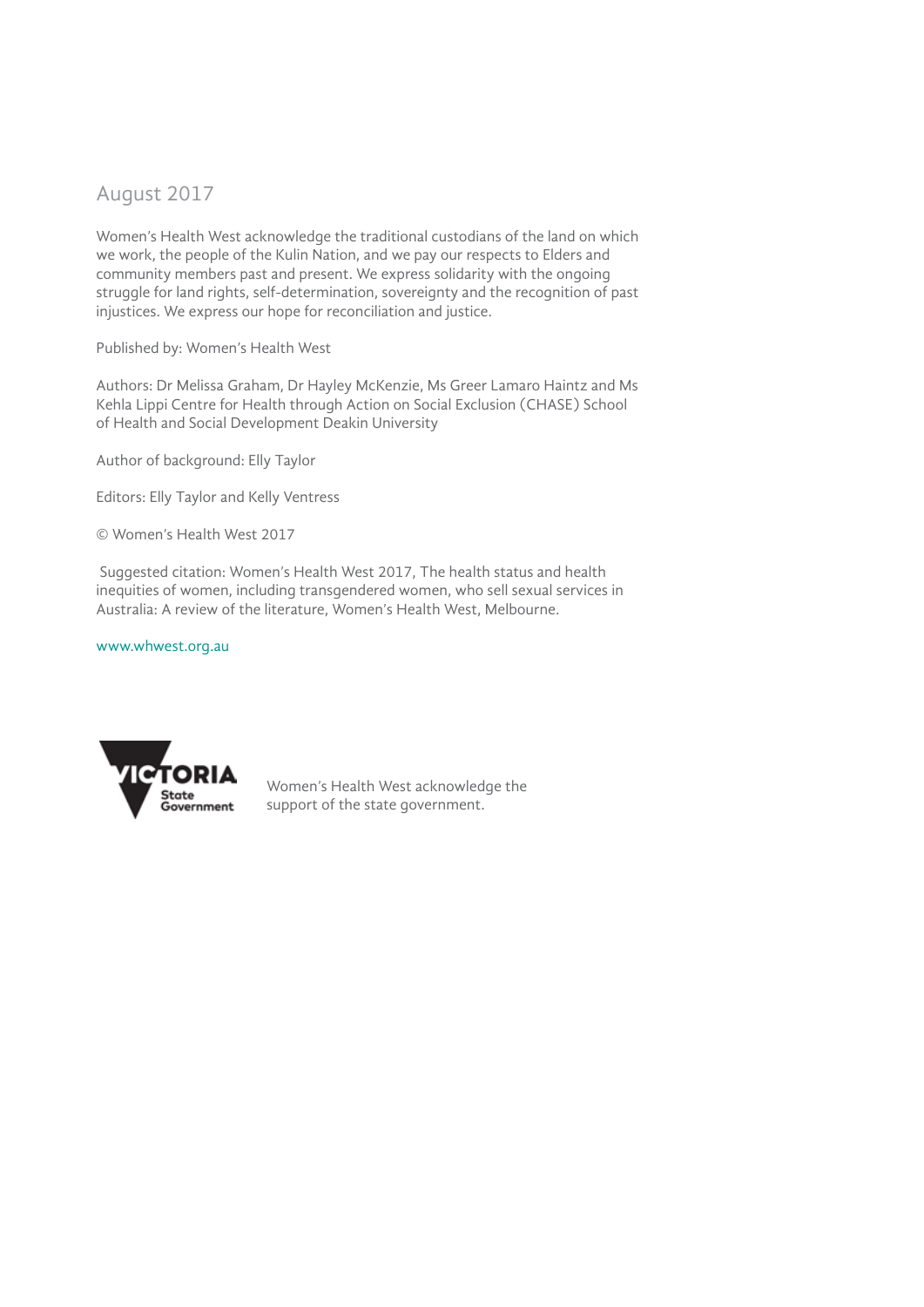# **Contents**

| Background 1                                                       |  |
|--------------------------------------------------------------------|--|
|                                                                    |  |
|                                                                    |  |
|                                                                    |  |
|                                                                    |  |
|                                                                    |  |
|                                                                    |  |
|                                                                    |  |
|                                                                    |  |
|                                                                    |  |
| Job satisfaction 8                                                 |  |
|                                                                    |  |
|                                                                    |  |
|                                                                    |  |
|                                                                    |  |
|                                                                    |  |
|                                                                    |  |
|                                                                    |  |
|                                                                    |  |
| Conclusions and recommendations 2000 12                            |  |
| References 14                                                      |  |
|                                                                    |  |
| Legal status of sex-work by Australian Estate 2008 2014 16 2014 16 |  |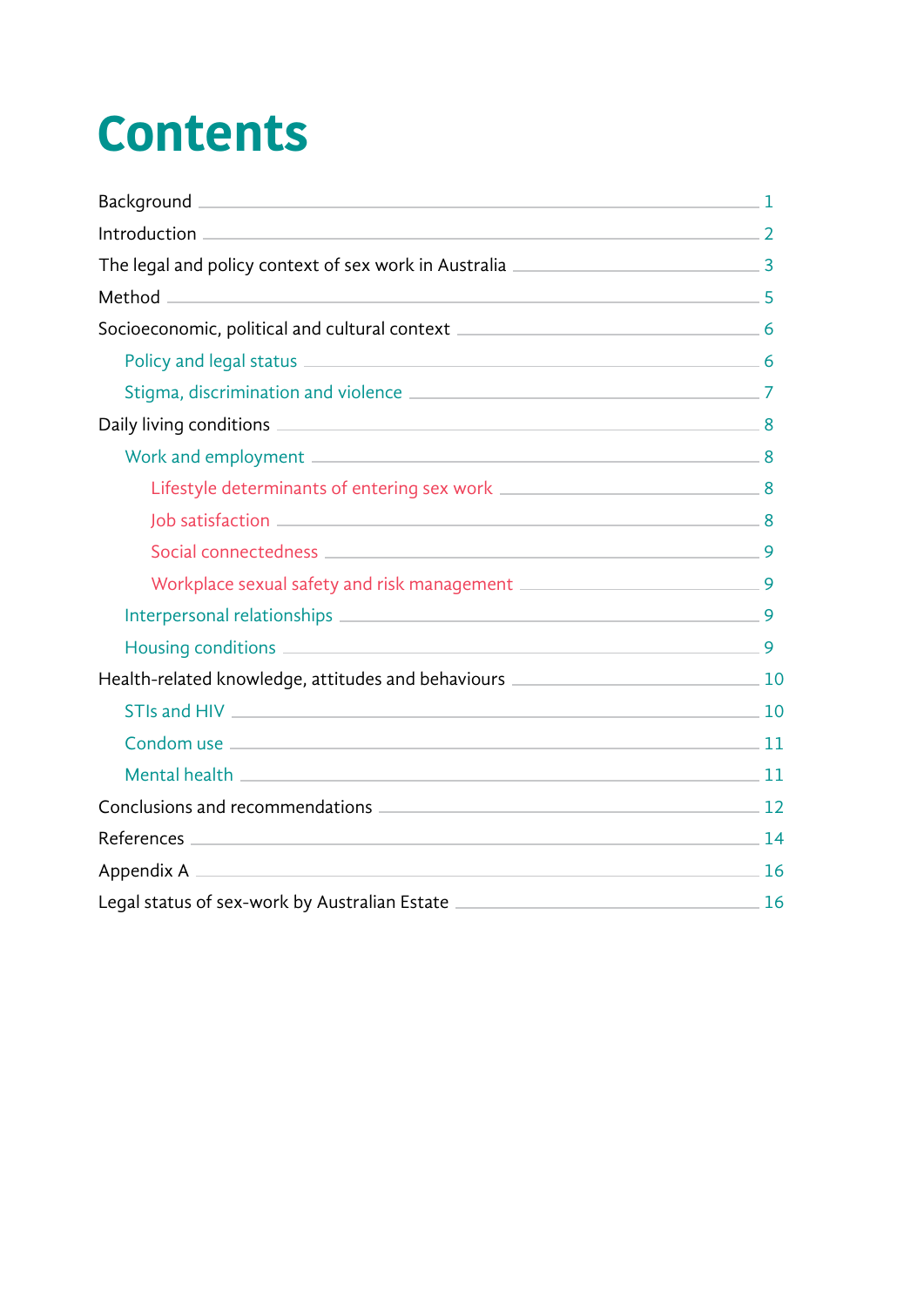# **Background**

Women's Health West provides specialist family violence services to women and their children, and deliver prevention programs that promote equity and justice for women and girls in Melbourne's west. For over two decades, our health promotion unit has worked to generate the social and cultural change needed to achieve optimal sexual and reproductive health for women and girls across our region. We also lead 'Action for Equity: A sexual and reproductive health plan for Melbourne's west 2013-2017', which is a regional partnership and plan comprising of fifteen organisations that work to redress the social determinants of sexual and reproductive health, in order to achieve health equity.

In Victoria, the commercial sex industry has been decriminalised for two decades, while street-based sex-work remains criminalised. The expanding unregulated sex industry in Footscray and Melbourne's western suburbs has received increasing attention. Research by White and Rowe (2011) showed that the majority of Footscray sex workers entered the industry to meet the costs of drug dependency and that limited access to education, employment, social support networks, mental health care, homelessness and visa conditions impede women's autonomy and ability to leave the industry. Women's Health West commissioned Deakin University to undertake a review of the literature of the health inequities of women, including transgender women, who sell sexual services to inform evidence-based health promotion practice and service responses in Melbourne's west and Victoria.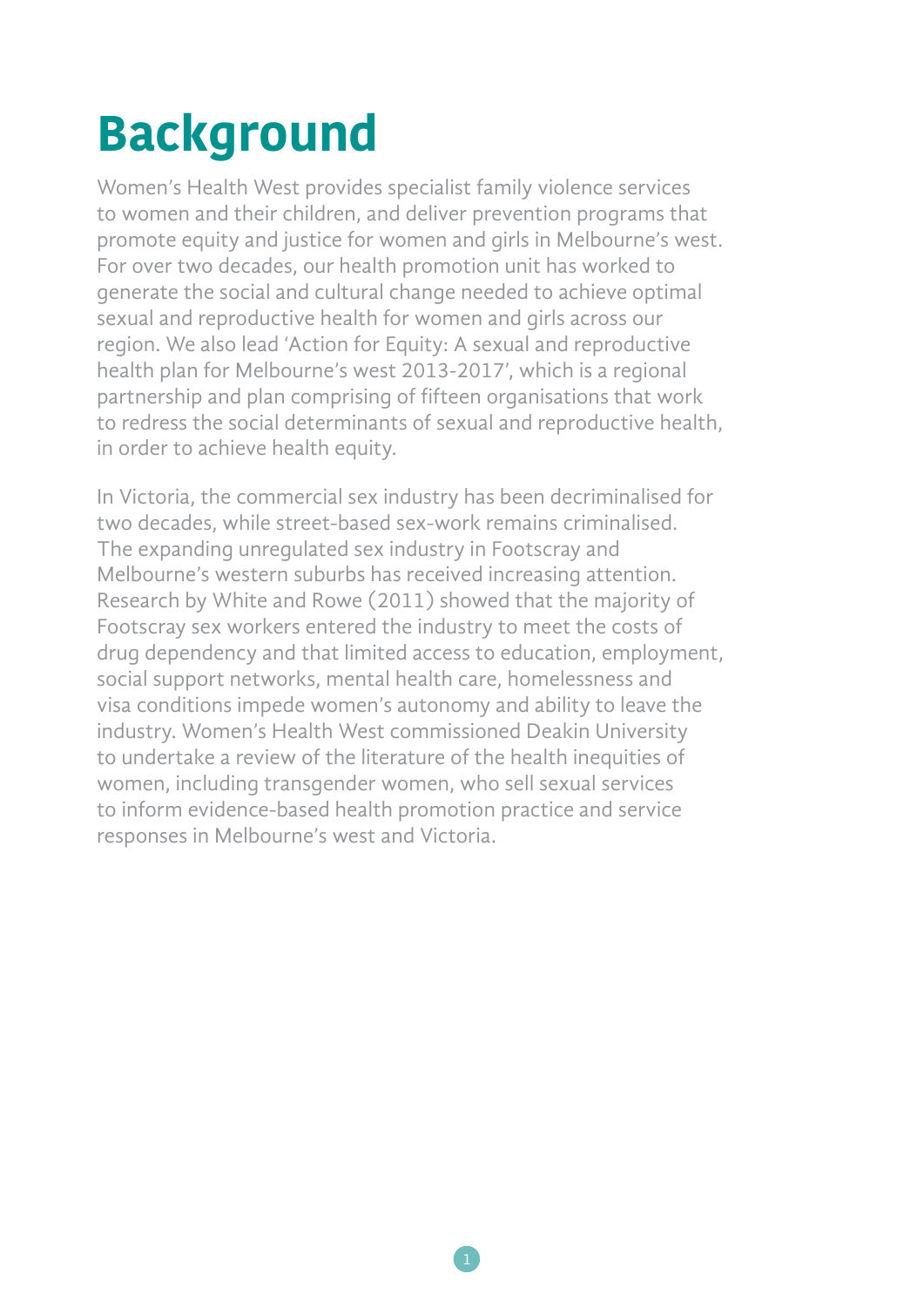# **Introduction**

This literature review explores the health status and health inequities of women, including transgender women, who sell sexual services in Australia. First, the review briefly sets out the legal and policy context regarding sex work in Australia. Second, the methods used to conduct the review are detailed. Third, the findings are presented that focus on the sexual and reproductive health of sex workers and explore the socioeconomic, political and cultural context, daily living conditions, and individual health-related factors, as per the 'Fair foundations: The VicHealth Framework for health equity' (VicHealth, 2015). The review is framed by the World Health Organisation's (WHO) conceptualisation of sexual and reproductive health. The WHO defines sexual health as:

…a state of physical, emotional, mental and social wellbeing in relation to sexuality; it is not merely the absence of disease, dysfunction or infirmity. Sexual health requires a positive and respectful approach to sexuality and sexual relationships, as well as the possibility of having pleasurable and safe sexual experiences, free of coercion, discrimination and violence (WHO 2006 updated, 2010: 5)

A necessary component for understanding and operationalising sexual health is sexuality, which is defined as encompassing:

sex, gender identities and roles, sexual orientation, eroticism, pleasure, intimacy and reproduction. Sexuality is experienced and expressed in thoughts, fantasies, desires, beliefs, attitudes, values, behaviours, practices, roles and relationships… Sexuality is influenced by the interaction of biological, psychological, social, economic, political, cultural, legal, historical, religious and spiritual factors (WHO 2006 updated, 2010: 5).

#### Similar to the definition of sexual health, reproductive health is defined by the WHO as:

…a state of complete physical, mental and social wellbeing, and not merely the absence of disease or infirmity, reproductive health addresses the reproductive processes, functions and system at all stages of life. Reproductive health, therefore, implies that people are able to have a responsible, satisfying and safe sex life and that they have the capability to reproduce and the freedom to decide if, when and how often to do so (WHO 2006 updated, 2010: 4).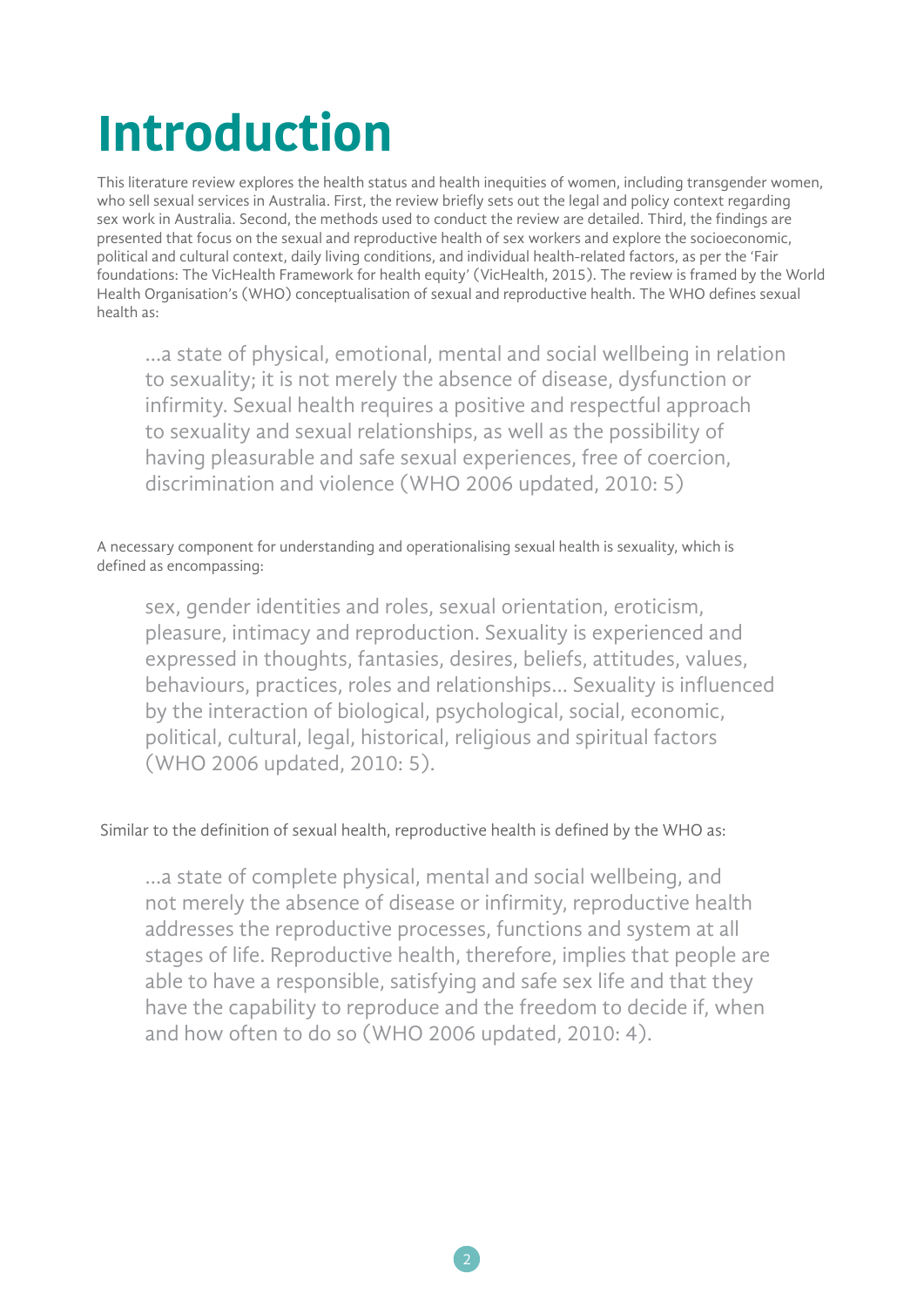## **The legal and policy context of sex work in Australia**

Australia's laws regarding sex work and the sex work industry vary across states and territories (Appendix A) that includes the legal status of sex work as illegal, unregulated or criminalised, or as legal and regulated, or decriminalised. Criminalisation refers to legislative frameworks that designate sex work as a crime (Global Network for Sex Work Projects (NSWP), 2014). In all states and territories except New South Wales, street-based sex work is criminalised. Decriminalisation is the 'absence of the criminal laws that prohibit sex work itself or associated activities like brothel keeping,' as well as the absence of laws that prohibit procuring a sex worker, or the absence of indirect laws, such as public nuisance or obscenity (NSWP 2014: 3). Decriminalisation is associated with better health outcomes for sex workers (Harcourt et al., 2010). In Australia, New South Wales is the only state or territory to not only have decriminalised sex work, but to also have legalised it, thus enabling the state to regulate the industry.

There are various forms of sex work in Australia and their legal status affects the occupational safety of sex workers (Table 1). Sex workers in the Australian Capital Territory, Queensland and Victoria are subject to varying legislation that relates to what is widely regarded as mandatory testing of STIs, which includes testing for Human Immunodeficiency Virus (HIV) (Australasian Society for HIV, Viral Hepatitis and Sexual Health Medicine (ASHM), 2017). In the Australian Capital Territory, Queensland, and Victoria operators of brothels must not permit a sex worker to provide services if they are infected with an STI, including HIV. In the Australian Capital Territory, owners or operators of a brothel or escort agency must take 'reasonable steps', which is undefined but understood as ensuring workers have 'regular' testing, yet what constitutes 'regular' is not specified (ACT Parliamentary Counsel 1992, s. 9). In Queensland, brothel managers are exempt from liability if they prove that based on 'reasonable grounds' the worker has had regular medical examinations that is defined as occurring every three months (Queensland Parliamentary Counsel 1999, s. 3). Similarly in Victoria, managers of brothels and escort agencies must take 'reasonable steps' to ensure workers do not have an STI or HIV, established through three-monthly blood tests and swab tests (Parliament of Victoria 1994 s. 19). Private sex workers must also adhere to the same testing regime and are not permitted to provide sexual services if they have an STI or HIV (Parliament of Victoria, 1994). The testing regime in Victoria was changed from monthly to three-monthly in October 2012. However, sex workers who practice illegally are not bound by mandatory STI and HIV testing, and testing is not able to be enforced or monitored, so a gap and inequity in policy and legislation remains. Overall, testing requirements have been associated with stigma and discrimination and impact upon the legality of working as a sex worker (Jeffreys, 2012).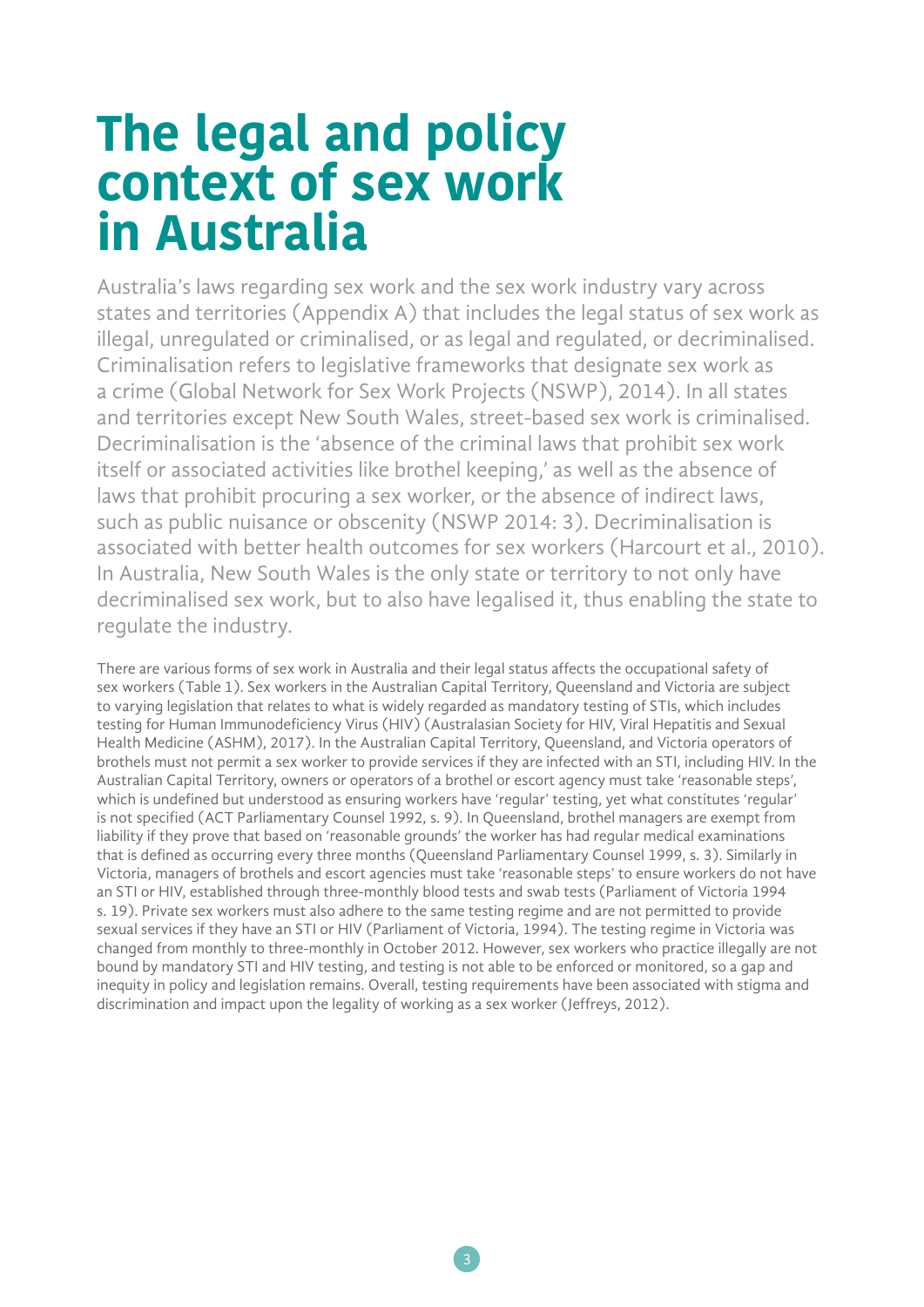#### Table 1: Variations in forms of sex work

| <b>Work type</b>      | <b>Description</b>                                                                                                                                          |
|-----------------------|-------------------------------------------------------------------------------------------------------------------------------------------------------------|
| Street-based sex work | Solicitation for sexual services in a public or semi-public<br>location.<br>Servicing of clients in public locations, vehicles or 'short-stay'<br>premises. |
| <b>Brothels</b>       | Premises explicitly used for the provision of sexual services by<br>two or more sex workers.                                                                |
| <b>Parlours</b>       | Premises primarily used for massage or other non-sexual<br>services, with sexual services also offered.                                                     |
| <b>Escort work</b>    | Provision of sexual services at a client's home or hotel.                                                                                                   |
| Private work          | Provision of sexual services at a private location, such as a sex<br>worker's home.                                                                         |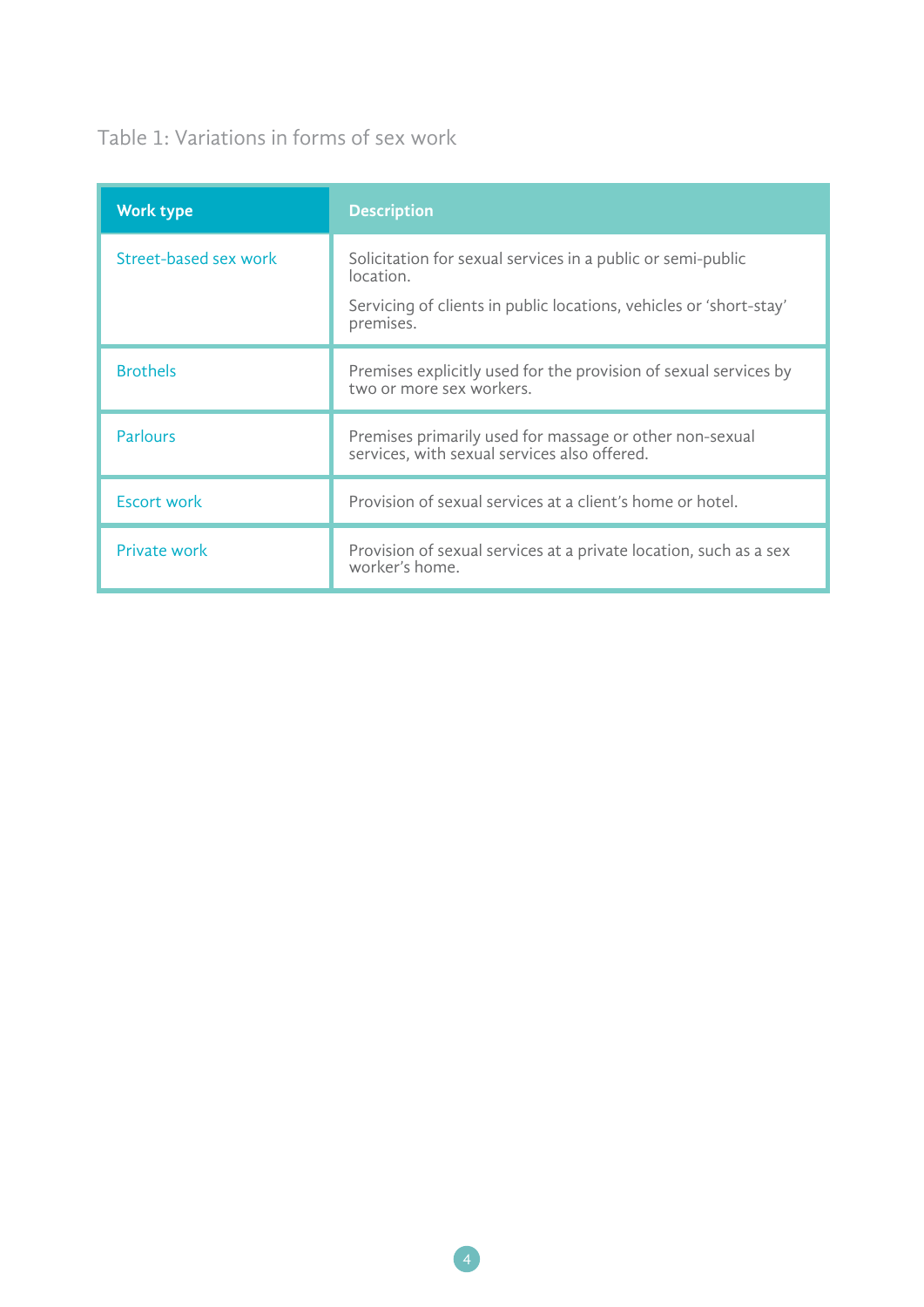# **Method**

The following section describes the methods used to search and review the literature. The findings from the systematic search of the literature are presented with each section considering the socioeconomic, political and cultural context, daily living conditions, and individual health-related factors as per 'Fair foundations: The VicHealth Framework for health equity' (VicHealth, 2015).

A systematic search of the literature was conducted through multiple platforms (EBSCOhost, Embase, Cochrane, and Informit). The concepts of health status, health inequities, determinants of health, health promotion, resources, programs, policy, regulated and unregulated sex industries, and sexual and reproductive health were searched. The inclusion criteria was Australian research published in English between 2010 and 2017 that focused on the health status or health inequities of women or transgender women who sell sexual services, and sexual and reproductive health. The exclusion criteria was research that focused on sex trafficking, on the legality of sex work or the sex worker industry, and non-empirical evidence, such as commentaries.

The search strategy was conducted in phases as described below.

- 1. Each concept was searched individually, resulting in 45,355,139 journal articles.
- 2. Each concept was searched in combination with a secondary search term, such as 'health status' and 'social determinants of health,' resulting in 19,733,959 journal articles.
- 3. The concepts 'health status' or 'health inequities' were searched with 'sex workers' and 'women and trans women,' resulting in 3,832,023 journal articles.
- 4. The concepts 'health status,' 'health inequities,' 'sex workers' and 'women and trans women' were searched with 'regulated or unregulated sex industries' or 'occupational health and safety' or 'legislation,' resulting in 1,157,539 journal articles.
- 5. The concepts 'health status,' 'health inequities,' 'sex workers' and 'women and trans women,' 'regulated or unregulated sex industries,' 'occupational health and safety,' 'legislation' were searched with 'sexual health' or 'reproductive health,' resulting in 539,071 journal articles.
- 6. The concepts 'health status' or 'health inequities,' 'sex workers' and 'women and trans women,' 'sexual health' or 'reproductive health' were searched with 'sex workers' or 'regulated or unregulated sex industries' or 'occupational health and safety' or 'legislation,' resulting in 836 journal articles.
- 7. Manual removal of 288 duplicates was performed, resulting in 548 journal articles.

Title and abstract analysis of these 548 articles was undertaken. Those that did not meet the inclusion criteria (n=496) were excluded. The full text of the remaining 52 articles was retrieved.

In addition, specific relevant websites and Google advanced searches were conducted. Grey literature was searched using Google advanced site: gov.au and site: org. The concepts 'health status,' 'health inequities,' 'sex workers,' 'women' and 'trans women,' 'regulated or unregulated sex industries,' 'occupational health and safety,' and 'legislation' were searched with 'sexual health' or 'reproductive health.' A total of six website results were found for .edu, 11 websites for .org, and 13 websites through gov.au. From these websites, 18 documents were retrieved.

The 52 journal articles and 18 documents underwent full review in relation to the inclusion and exclusion criteria. As a result, 48 articles and documents were excluded, resulting in 22 articles and documents that were included in the final review.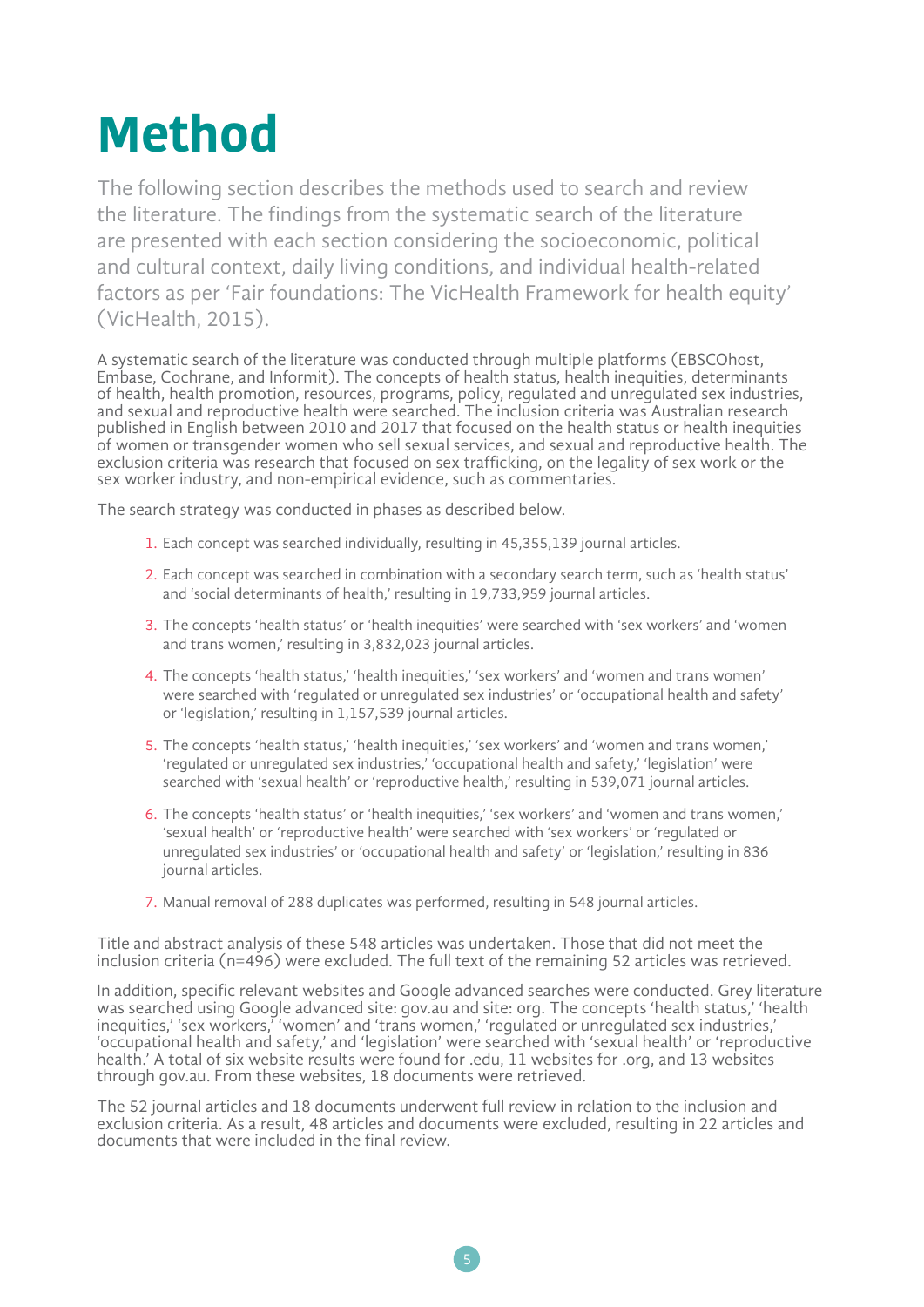## **Socioeconomic, political and cultural context**

Evidence of the sexual and reproductive health status and inequities experienced by sex workers was identified and related to macro-level socioeconomic, political and cultural contexts that impact upon social stratification and peoples' daily living conditions. The analysis identified two themes that are policy and legal status, and stigma, discrimination, and violence.

## Policy and legal status

Policies that effect sex workers vary between states. These policies and legislation regard the determination of legal and illegal activities that include variations in the types of legal sex work, the operations and licensing of venues, and the resources and funding provided to services for sex workers. The status of different types of sex work as legal or illegal has implications for the health and wellbeing of sex workers. Vulnerability is increased among those working in sex work that is not legal, compared to those in legal practice (Berg et al., 2011). Those working in criminalised types of sex work were more likely to report negative outcomes related to sex work, pervasive to all areas of their lives, such as homelessness, poorer mental health, substance use and the experience of stigma and discrimination (White and Rowe, 2011). Further to this, research demonstrates homelessness, addiction, exploitation, and violence are negative outcomes of sex work. They are also factors that keep women in the sex work industry, and as such, act as determinants of engagement in sex work, as discussed under 'daily living conditions.'

Government-funded health promotion services for brothel-based sex workers exist in Perth, Melbourne and Sydney, despite variations in laws (Harcourt et al., 2010). Each city was found to have a large sex worker industry, however, health promotion for sex workers in Sydney was rated more positively compared to the other cities. Harcourt and colleagues (2010) found this was due to a range of factors that include the decriminalised and unlicensed sex industry in Sydney that facilitates outreach workers being able to reach brothel-based sex workers, larger financial backing for the community-based service, the provision of evening services, and outreach staff with Asian-language skills (Chinese, Thai and Karen). It is unclear however, if these staff were from the same cultural background. To this end, Harcourt and colleagues (2010) suggest New South Wales decriminalisation of sex work is a best practice approach to improve the health of sex workers. Further, Bates (2014) suggests this approach facilitates the prevention of STIs that include HIV, and enhances the rights of women who work in the sex industry.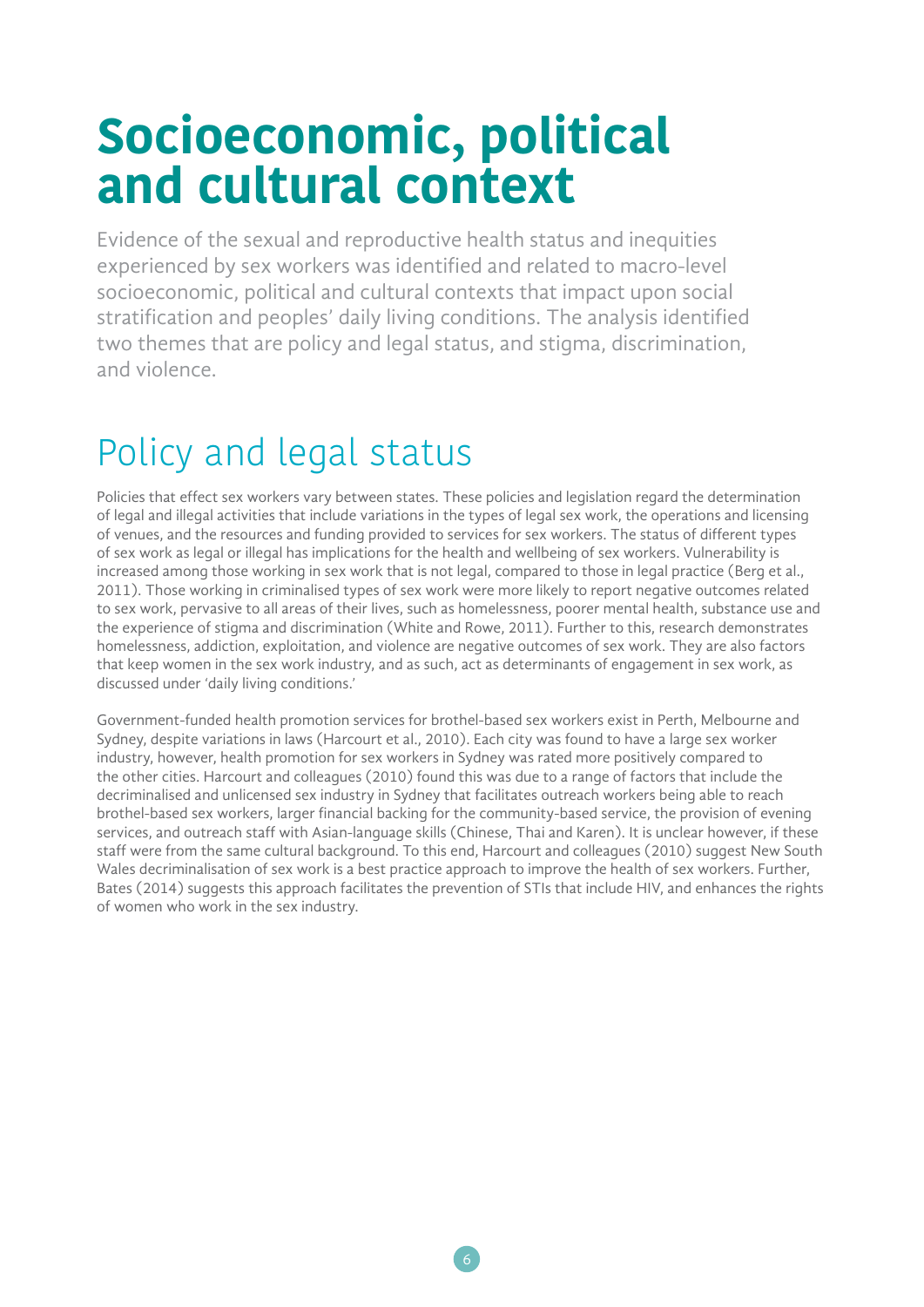## **Stigma, discrimination, and violence**

Stigma, discrimination, and violence are widely experienced by sex workers in Australia (Harris et al. 2011; Begum et al., 2013). These experiences have a range of negative impacts upon self-identity (that include engaging in concealment and domain separation<sup>1</sup>), poor mental health, poor health service utilisation and safety, and unwillingness to report physical or sexual assault to the police.

Sex workers across several studies reported stigma and discrimination from various sources. For instance, a study by Harris and colleagues (2011) engaged nine female sex workers in interviews (three employed in massage parlours, four in street-based sex work, and two in a bondage and discipline (B&D) dungeon) in New South Wales. Participants reported experiencing stigma from family, friends and the wider community. They also reported experiences of public stigma that sometimes involved physical violence. The women perceived the police as sharing the public's prejudice or believed they would be ignored, and therefore did not often report physical violence or rape. A survey of one hundred street-based workers (that include 86 women and seven women identifying as transgender) in Melbourne found all sex workers described experiences of 'discrimination, marginalisation and social exclusion (that include an absence of supportive networks)' as a result of their streetbased work (White and Rowe 2011: 44).

Negative health outcomes associated with experiences of stigma and discrimination were reported by some sex workers. All the women involved in Harris and colleagues (2011: 391) study reported experiencing poor mental health, such as stress and anxiety. This was attributed to the 'confrontational nature of the work' and the stigma the women faced from family, friends and the wider community. Participants utilised concealment and domain separation, and the use of legal and illegal substances as coping mechanisms.

Some sub-populations of female sex workers have been found to be at a heightened risk of experiencing stigma and discrimination. For example, female sex workers living with HIV have report experiencing compounding discrimination and stigma that stems from mandatory disclosure laws in some states, as well as public perceptions and negative media representations (Jeffreys et al., 2010). There is an absence of current literature about experiences of stigma and discrimination among other subgroups of female sex workers in Australia, such as sex workers from non-English speaking backgrounds and trans women, to inform knowledge and practice.

Violence and safety is a major theme emerging from the literature. Sex workers reported experiences of violence, physical and sexual assault that include rape, theft and harassment across all types of sex work, irrespective of the legal status of their work. Clients under the influence of alcohol or drugs were reported by parlour workers in New South Wales to be most threatening due to a perceived lack of respect for sex workers (Harris et al., 2011). Hubbard and Prior (2013) found while female sex workers who worked privately in Sydney expressed safety concerns, overall, private sex work was identified as the healthiest sex worker environment in the industry. This was related to female sex workers reporting high levels of self-confidence, safety, and job satisfaction, as a result of control over the environment and the terms under which clients enter the premises (Hubbard and Prior, 2013: 154). However, Harris and colleagues (2011) found female sex workers working in a B&D dungeon reported feeling safer and described safer encounters with clients, than those working in brothel or in streetbased work, due to their higher level of autonomy over their working environment and practices. Similarly, safety incident reports, voluntarily lodged with the Sex Workers Outreach Project (SWOP) in Sydney from 2000 to 2008 suggest street-based sex work to be the least safe. In line with this finding, female street-based workers in New South Wales were more likely than parlour and B&D workers to report client violence in the form of rape or physical violence that includes bashings (Harris et al., 2011). In Queensland, female street-based sex workers were more likely than brothel or private workers to experience physical violence from a client, such as assault or rape (Seib et al., 2010). White and Rowe (2011) found female street-based sex workers reported experiences of violence as both a factor leading to street-based work and a factor keeping them in street-based work. Female migrant sex workers of Chinese-language background, in Adelaide, Melbourne and Sydney, reported significantly more experiences of sexual assault at work than migrant English-language sex workers and other sex workers in Australia (Jeffreys and Perkins, 2011). However, it was not explicit whether these experiences occurred in Australia or China, with 31 per cent working as sex workers in China.

 $^{\rm 1}$  Domain separation refers to keeping work-life experiences and other life experiences separate; a clear boundary between the two areas of life (Harris et al. 2011).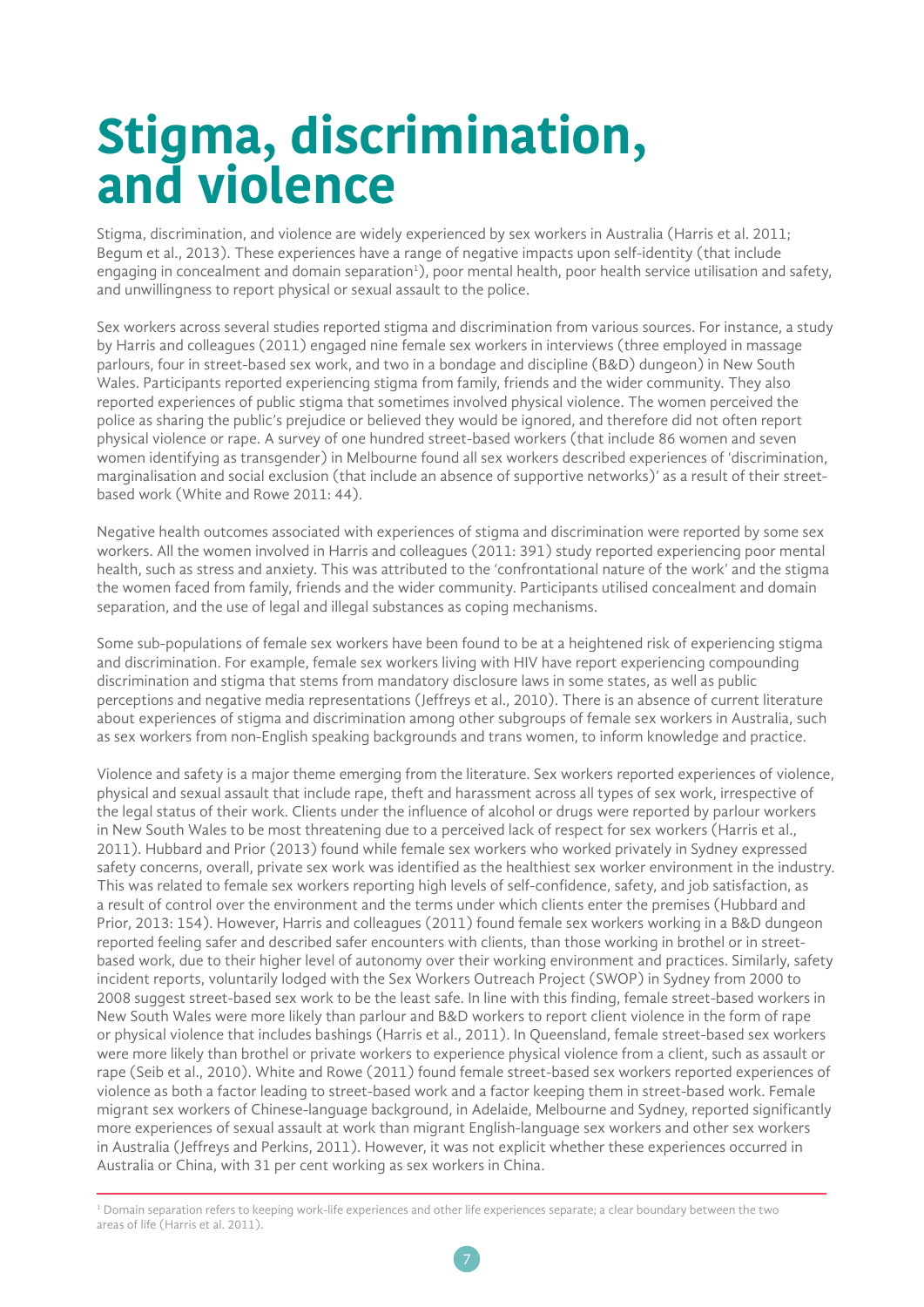# **Daily living conditions**

The daily living conditions of sex workers are influenced by factors that relate to three broad themes. These include work and employment that relate to the lifestyle determinants of entering sex work, job satisfaction, social connectedness, and workplace sexual safety and risk management. Interpersonal relationships and housing conditions are also identified in the literature as determinants of daily living conditions.

### Work and employment

#### **Lifestyle determinants of entering sex work**

A range of lifestyle determinants influence women's entry into sex work. These include financial factors, the flexibility of the employment, job satisfaction, and drug dependence. Two studies in Melbourne found financial gain was the primary determinant of women entering into sex work, while secondary determinants were the flexibility of the work hours and attainment of a specific financial goal (Bilardi et al., 2011; Bellhouse et al., 2015). Similarly, Seib and colleagues (2012) conducted a survey with 247 female sex workers in Queensland and found those working privately or in a brothel were more likely to report financial incentives and job flexibility as factors that influence entry into sex work. However, those working illegally were more likely to report drug dependence as the major factor leading to their engagement with sex work (Seib et al., 2012). This was also found by White and Rowe (2011), with drug dependency reported by many female sex workers as a major factor leading to their street-based work. Furthermore, for street-based workers in Melbourne, violence, exploitation and addiction were described as both the factors leading to street-based work and the factors keeping them in street-based work (White and Rowe, 2011). Street-based workers also perceived working in a parlour or brothel to be safer or subjectively better than working on the street, however, the income from street-based work was perceived as being more important (Harris et al., 2011).

#### **Job satisfaction**

Job satisfaction was related either positively or negatively to a range of factors including financial security, job security, emotional exhaustion, and drug dependence. Research in Queensland found job satisfaction was significantly related to the reasons for initial engagement in sex work, with those entering sex work on the basis of high earning potential and flexible hours reporting high job satisfaction (Seib et al., 2012). Research that compared the level of job satisfaction and standard of living of those working in Victorian licensed brothels to Australian women found overall job satisfaction was lower than that of the Queensland study, with one quarter of the sex workers reporting satisfaction, compared to 57.5 per cent of those working in Queensland (Bilardi et al., 2011). Compared to Australian women employed in other fields, however, sex workers were more satisfied with their work. Sex workers were least satisfied with their job security and the work itself, but most were satisfied with the flexibility, hours, and pay.

Some research has explored factors associated with low job satisfaction. Several studies identified drugdependence as associated with reported low job satisfaction among female sex workers (Seib et al., 2012; Cregan et al., 2013). Seib and colleagues (2012) reported this was the case for those who entered sex work due to drug dependency. However, Cregan and colleagues (2013) found for those working in illegal streetbased sex work in Melbourne to support their drug-dependence, this was associated with high levels of emotional exhaustion from their work and low job satisfaction. However, they found this relationship was agedependent, as older female street-based sex workers experienced drug dependence and emotional exhaustion associated with feeling trapped, but this was not associated with job satisfaction in itself. This study conducted interviews with approximately 25 per cent of the total street-based worker population in the Melbourne area to investigate the factors that contribute to emotional exhaustion and job satisfaction. The majority of the participants were female (80 per cent), and drug users, with a small proportion of the participant's identifying as transgender (5 per cent).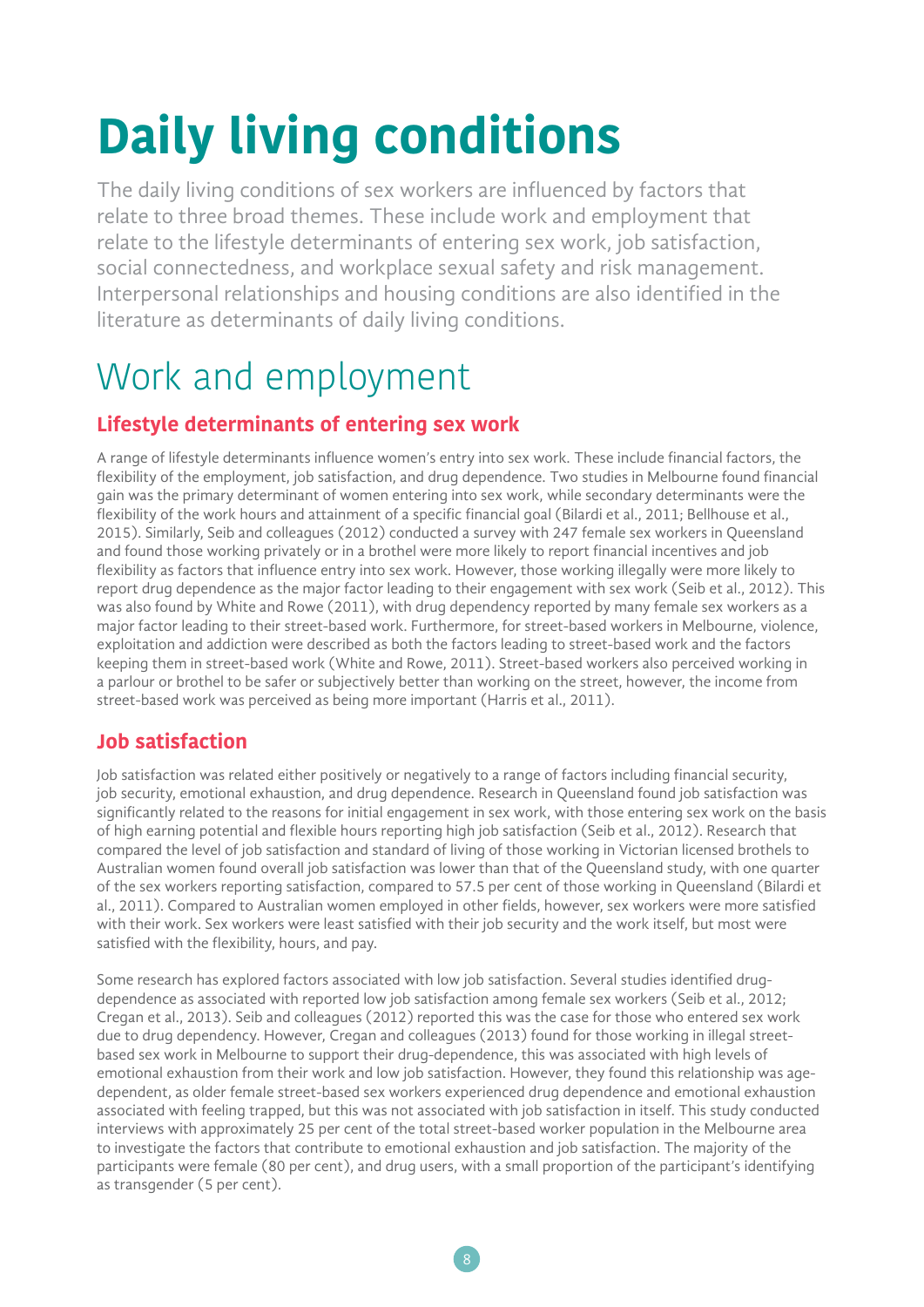#### **Social connectedness**

Social connectedness in the workplace was found to have differing influences on sex workers' perception of risks. This was found to be related to the type of work the sex worker was engaged in, but not its legal status. In New South Wales, female parlour workers reported their co-workers as supportive and a positive presence that mitigate the risks of client behaviour. Conversely, street-based workers perceived other workers as being unreliable or deceitful (Harris et al., 2011). Street-based workers reported having the least amount of solidarity with their co-workers, with distrust regarding 'advice on going rates' and 'undercutting prices' being perceived as highly risky (Harris et al., 2011: 392). Berg and colleagues (2011) suggest isolation within the workplace, either street-based or other, increases sex workers' vulnerability.

#### **Workplace sexual safety and risk management**

Sex workers often reported risks to their sexual health. This included the risk of contracting STIs, (Bilardi et al., 2016; Harris, Nilan & Kirby, 2011) despite sex workers reporting being well informed about the prevention of STIs and undergoing regular sexual health check-ups. Risks associated with drug use by workers and clients in an occupational setting, and using contaminated needles for injecting intravenous drugs was also reported (Harris et al., 2011). Female parlour workers in Melbourne were concerned about injecting drug use and condom use practices among their colleagues, and reported anxiety related to shared showers and shared clients.

Risks associated with clients' knowledge, attitudes and practices regarding safe sex and sexual health were also identified. Street-based sex workers in Melbourne reported clients frequently request unprotected sex (oral, vaginal or anal) (White and Rowe, 2011). In this study, 41 per cent of participants who were sex workers reported not using a condom when performing a sexual service, which was associated with drug dependency, where increasing desperation increased risk taking behaviour. In Queensland, street-based sex workers were also more likely than brothel or private workers to have been asked for sex without a condom (Seib et al., 2010). Hubbard and Prior (2013) found while private sex work is relatively safe in comparison to other types of sex work, private workers often experienced clients 'pushing' for sex without condoms.

### Interpersonal relationships

Romantic relationships and social support are central to positive outcomes for women's sexual and reproductive health. Bilardi and colleagues (2011) found for women working in licensed brothels in Victoria, their personal experiences of romantic relationships were reported as negative, with 75 per cent reporting relationships too difficult and 80 per cent describing the work as interfering with their relationships. These experiences were due to jealousy of their partner, guilt, and mistrust regarding condom use. Concealment and domain separation affected the women's relationships, with over half reporting difficulties separating their work life as a sex worker in non-street based sex work from their personal lives (Bellhouse et al., 2015).

In contrast, a smaller proportion of the women reported positive outcomes that include feeling understood, having a 'deeper intimacy' with their partners, and positive mental health that increases their self-esteem and confidence (Bellhouse et al., 2015). For some brothel-based sex workers, disclosure of their job to families was significantly positively correlated to job satisfaction (Seib et al., 2012).

### Housing conditions

Multiple factors were found to impact upon the social determinants of health for sex workers. Homelessness was experienced by 60 of the 100 street-based workers surveyed in Melbourne (White and Rowe, 2011). Additionally, early childhood experiences of 'poverty, neglect, marked disadvantage, low education levels and abuse', were commonly identified, with many experiencing contact with child protection services (White and Rowe, 2011: 43). These experiences were linked to the determinants of subsequent homelessness and sex work, and were reported to have a negative impact upon the participant's current wellbeing. To this end, the compounding experiences of poverty and drug dependency were found to increase the risk taking of participants for financial gain that results in exposure to sexual and physical violence.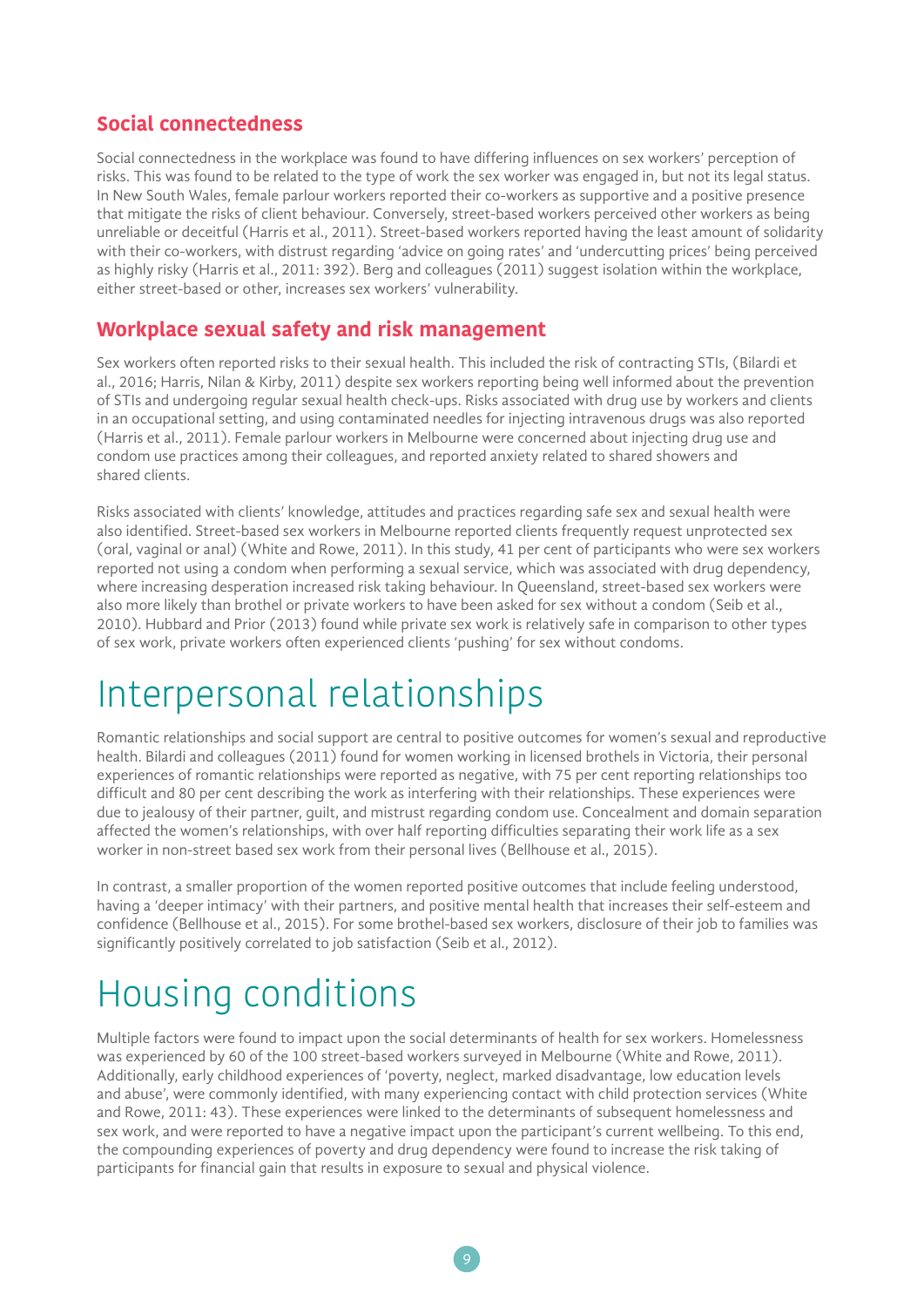## **Health-related knowledge, attitudes and behaviours**

The sexual health status of sex workers in Australia is linked to the individual's age, work type, locality, and criminalisation of the type of sex work they engage in. Themes of STIs and HIV, condom use, and mental health emerged from the literature.

### STIs and HIV

Overall, female sex workers in Australia have low rates of STIs and HIV, compared to Australians in other industries. Rates reported among female sex workers include sex workers who engage in injecting drug use (IDU) (El-Hayek, 2011). For those working in brothels, rates of HIV and STIs are at a historic low (Donovan et al., 2010). Rates of chlamydia infection are lower among the sex worker population compared to the general population of Australia. Additionally, the rates of pharyngeal gonorrhea and genital gonorrhea in female sex workers are low (Read et al., 2011).

Rates of STIs are generally low in the sex worker population, however, particular subgroups experience higher risk factors for STIs and HIV. These include street-based workers, transgender workers, culturally and linguistically diverse (CALD) workers, and workers living with HIV (Berg et al., 2011). A multi-method analysis in Sydney revealed transgender sex workers to be at an increased risk of HIV and STIs, yet this population was underserved by sexual health services when compared to other sex workers (Berg et al., 2011). However, Bellhouse and colleagues (2016) point out that some current research does not differentiate between transgender women, transvestites or transsexuals, instead using the term transgender to encompass all identities. Thus, data pertaining to this group should be interpreted with caution.

Sex workers from CALD backgrounds in Illawarra were more likely to be at risk of HIV and STIs, and less likely to regularly access sexual health services compared to sex workers in Sydney (Berg et al., 2011). Martin and colleagues (2015b) found significant differences between Chinese and Thai sex workers in Sydney, with Chinese sex workers having higher sexual health literacy, were less likely to douche, and more aware of STI symptoms on their clients. Female migrant workers across Adelaide, Melbourne and Sydney were found to have the same rates of condom use, STI checks, and access to sexual health services regardless of whether they had a Chinese-language or English-speaking background (Jeffreys and Perkins, 2011). The migrant sex workers also expressed strong sexual health literacy. For street-based workers in Melbourne, the transmission of HIV and other STIs was also increased if participant's experienced 'homelessness, poverty and drug dependence' (White and Rowe, 2011: 44).

The frequency of mandatory testing regimes has been found to have little impact on the rates of STIs and HIV for female sex workers in Melbourne. Chow and colleagues (2014) collected data from a sexual health clinic in Melbourne, finding no significant changes to STI rates for female sex workers tested monthly compared to three-monthly. Other non-sex worker clients were two to four times more likely to be diagnosed with an STI than a sex worker. The three-monthly testing regime increased the clinic's overall capacity, the screening of higher risk clients, and was financially beneficial.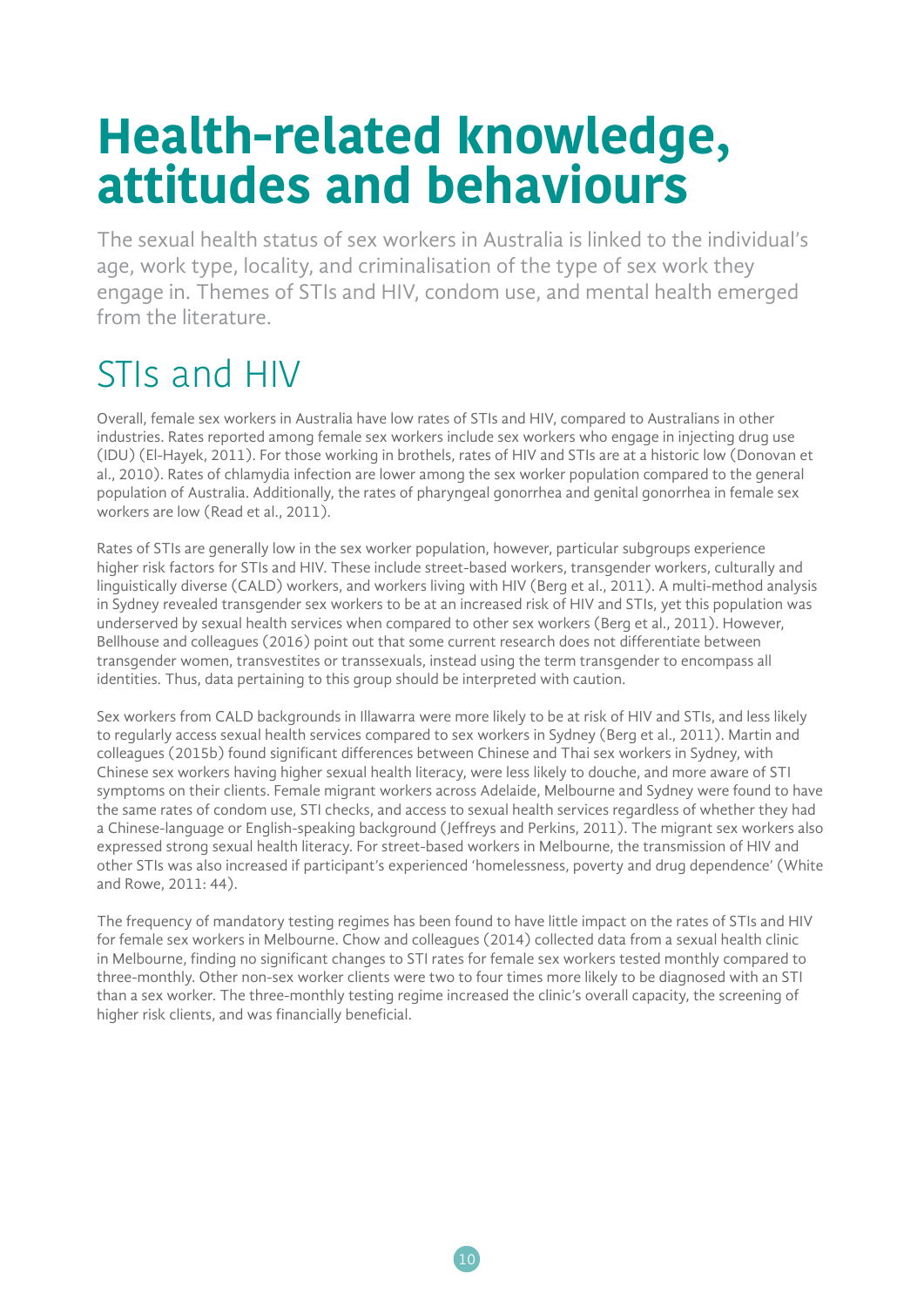### Condom use

Condom use is generally reported to be high among female sex worker communities. In Melbourne, research with sex workers about their romantic relationships found 96 per cent of the study population reported always using a condom with clients compared to lower use with regular partners (27 per cent), and casual partners (60 per cent) (Bellhouse et al., 2015). A cross-sectional study of 1,540 female sex workers who offered oral sex at work found 24 per cent reported inconsistent condom use (Read et al., 2011). Women working in a parlour with no council approval were more likely to report inconsistent condom use for oral sex (Read et al., 2011). Those reporting inconsistent condom use for oral sex, were also more likely to report inconsistent condom use for vaginal sex, report no vaginal sex, and/or be a new client at the parlour. Condom use was less commonly reported among Mandarin and Cantonese speaking sex workers (Read et al., 2011). A longitudinal study of CALD sex workers in Sydney found consistent condom use to be increasing, with a 49 per cent increase in consistent condom use for vaginal sex between 1993 and 2014 overall (Martin et al., 2015a). However, the rate was found to decrease by 9 per cent over the period from 2003 and 2014. This trend was similar for oral sex. For female migrant sex workers, across Adelaide, Melbourne and Sydney, condom use was reported to be high with over 90 per cent routinely using condoms (Jeffreys and Perkins, 2011).

### Mental health

Poor mental health outcomes among sex workers is reported in several studies. These outcomes were related to the stress and risk involved in working in the sex industry, alcohol and other drugs, and job satisfaction. Women working in New South Wales reported experiencing negative mental health in relation to their employment, which was associated with the stressful and risky nature of the work (Harris et al., 2011). This was also associated with the stigma and discrimination sex workers experience (Harris et al., 2011; Begum et al., 2013). Women report using alcohol and other drugs as a coping mechanism. Drug and alcohol use, by both the women and their clients, was reported by all women in Harris and colleagues (2011) research to be a significant factor contributing to higher risks of violence and other health problems. As discussed in 'daily living conditions', older street-based workers in Melbourne were more likely to report drug-dependence, low job satisfaction, and high emotional exhaustion. Moreover, older drug-dependent street-based workers were more likely to report feeling 'trapped in their occupation', to be least effective in 'acting the part', 'attracting clients' and earning money, while being 'most fearful of finding other work'. This was linked to their ability to obtain drugs (Cregan et al., 2013: 853-7). In contrast, Seib and colleagues (2010) found positive mental health was associated with job satisfaction for sex workers in Queensland. Street-based sex workers were less likely to report job satisfaction (48 per cent) and more likely to report negative mental health, compared to those in private sex work (64 per cent) or those working in brothels (60 per cent). Private sex workers in Sydney report more positive outcomes, such as control and freedom, high self-esteem, financial freedom, flexible work and autonomy, in comparison to those working in a 'large commercial sex industry premises' (Hubbard and Prior, 2013: 150).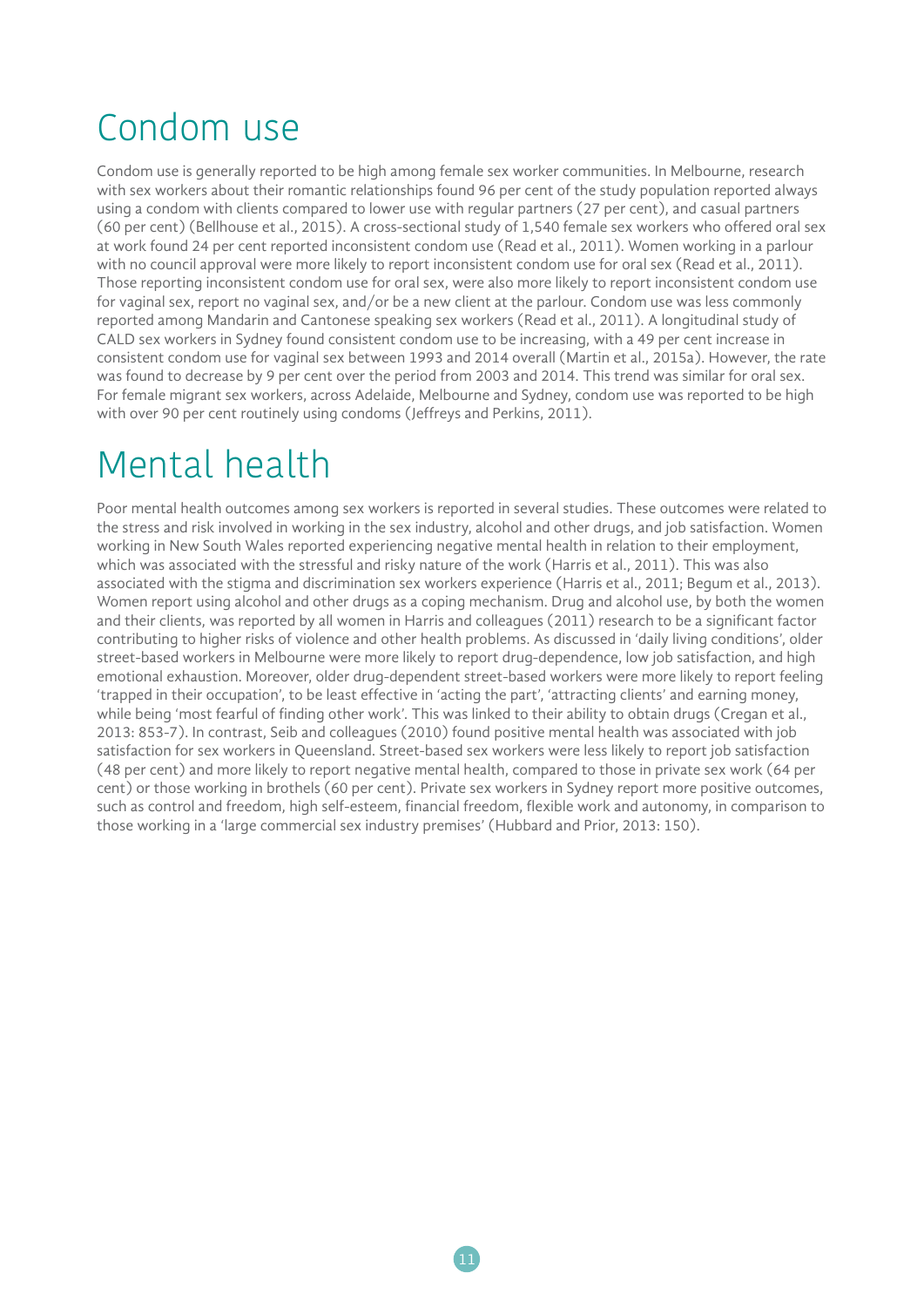## **Conclusions and recommendations**

Sexual and reproductive health inequities experienced by sex workers within all types of sex work and Australian states and territories impact upon the poor health and wellbeing of sex workers. The review of the literature highlights the impacts of sexual and reproductive health status and inequities experienced by sex workers, at all levels, evidenced by policy, legal status, and stigma, discrimination and violence. Influential factors that affect the daily living conditions of sex workers were largely connected to employment and include risk of violence, risk to sexual health, difficulties with interpersonal relationships, and housing. Further, risks involving STIs and HIV, inconsistent condom use, and poor mental health outcomes were found to impact upon individual health-related behaviours. However, these are not discrete and cut across the levels of the framework, factors within each level, and in some instances interacting with other factors, resulting in more acute disadvantage and marginalisation. The review highlights the sexual and reproductive health inequities experienced by sex workers, particularly those in street-based sex work, which are compounded by social position, gender, culture and ethnicity, legal status, and location.

This review highlights a number of limitations. First, the majority of research has been conducted in New South Wales and Victoria. A factor that might contribute to this is the differing levels of criminalisation across Australia (Appendix A). Second, inconsistent definitions and terminology of groups (e.g. transgender) and the potential for inconsistent definitions of forms of sex work, for example, the mis-application of forms of sex industries, such as parlours and brothels. Third, little attention has been given to less visible and stigmatised populations, particularly when compounded by other stigmatising factors such as HIV, or illegal behaviours such as illicit drug use. Fourth, there is a gap in research regarding online-platforms for private sex-work. Finally, much of the research was non-specific with regards to gender (cisgender or trans) or sexuality of the female sex workers. More research that is specific to, and explicit about, the gender and sexuality diversities of female sex workers is needed. Further research about culturally and linguistically diverse female sex workers would be highly valuable to understand the diverse and varied experiences of Australian sex workers.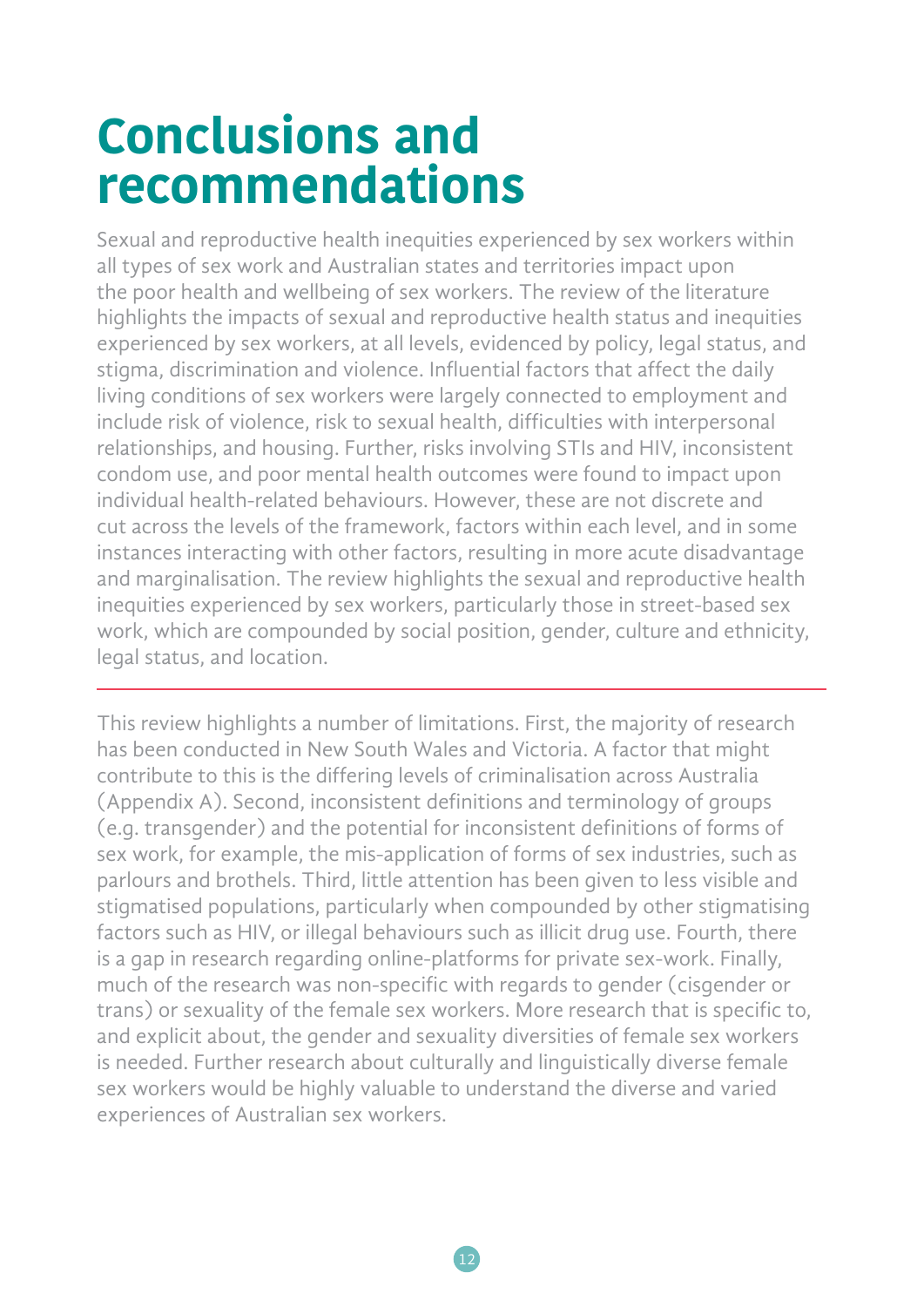#### It is recommended:

- Further research regarding inequities and the effect on sexual and reproductive health, particularly for underserved groups, is undertaken to respond to the limited evidence-base on equity in access, support, and health services (Berg et al., 2011).
- Undertake research to explore the experiences and health inequities of sex workers operating via online platforms as well as research to consider the diverse experiences of difference population groups of sex workers, such as older and younger workers, CALD workers and transgender women to inform appropriate health promotion initiatives and services.
- Advocacy to ensure the different state and territory laws are in alignment in regards to the status of sex work. In particular, it is recommended a national policy approach and legal framework is prioritised. This would enable a more coordinated strategic approach to primary prevention and service delivery, such as under the National STI Strategy, or National Women's Health Policy. Decriminalisation is recommended to increase the realisation of rights, enhance police protection, and decrease the exclusion and stigmatisation of sex workers (Berg et al., 2011; Cregan et al., 2013).
- Health promotion interventions and health care service providers need to consider the legal context of sex work and the sex industry in the provision of services to effectively respond to the health needs of sex workers. Provision of Asian-language speaking staff, culturally appropriate programs, outreach services that include drug and alcohol services, and evening services are needed to increase engagement (Harcourt et al., 2010; Martin et al., 2015a; b).
- Health promotion services need to approach street-based work from a health and wellbeing perspective that works to redress the determinants of sex work that lead to women's compounding experiences of the law, drug dependency, homelessness, violence, and social isolation. Safe houses and community-based initiatives for sex worker communities are also recommended (Seib et al., 2012; Cregan et al., 2013).
- Research and primary prevention initiatives that explore and work with men and masculinities to enhance sex workers respect, safety, and control of their work environment must be prioritised. Primary prevention initiatives that decrease stigma, discrimination and violence against sex workers are urgently needed (Harris et al., 2011; Hubbard and Prior, 2013).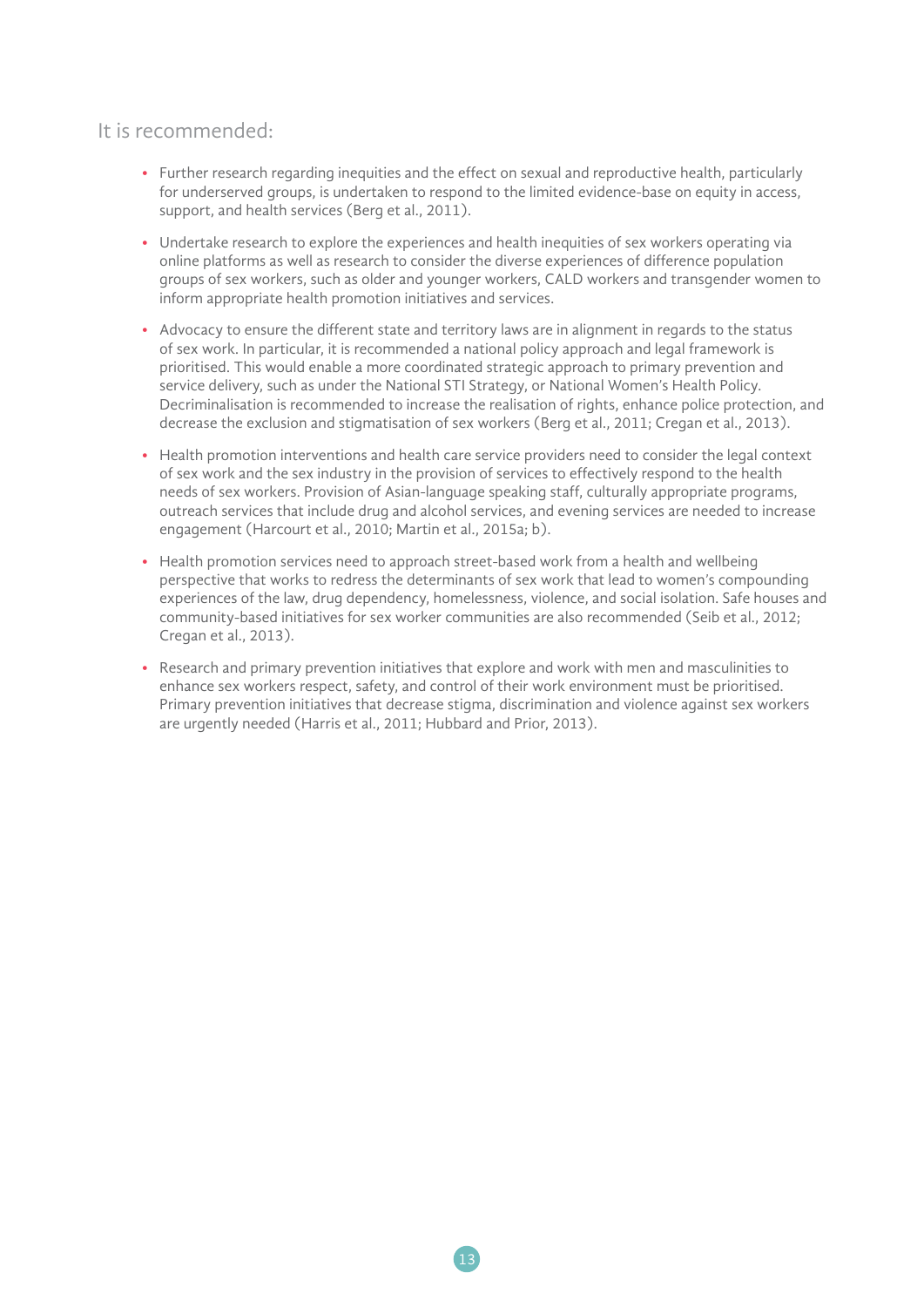# **References**

ACT Parliamentary Counsel (1992) Prostitution Act 1992. Republication No 25, Effective: 9 March 2017. ACT Parliamentary Counsel, Australian Capital Territory.

Australasian Society for HIV, Viral Hepatitis and Sexual Health Medicine (ASHM) (2017) *Guide to Australian HIV Laws and Policies for Healthcare Professionals: Sex Work*. Available: **http://hivlegal.ashm.org.au/index.php/ guide-to-australian-hiv-laws-and-policies-for-healthcare-professionals/sex-work**

Bates, J. and Berg, R. (2014) Sex workers as safe sex advocates: Sex workers protect both themselves and the wider community from HIV. *AIDS Education and Prevention*, 26, 191-201.

Begum, S., Hocking, J.S., Groves, J., Fairley, C.K. and Keogh, L.A. (2013) Sex workers talk about sex work: six contradictory characteristics of legalised sex work in Melbourne, Australia. *Culture, Health & Sexuality*, 15, 85-100.

Bellhouse, C., Crebbin, S., Fairley, C.K. and Bilardi, J.E. (2015) The Impact of Sex Work on Women's Personal Romantic Relationships and the Mental Separation of Their Work and Personal Lives: A Mixed-Methods Study. *PLoS ONE*, 10, 1-20.

Bellhouse, C., Walker, S., Fairley, C.K., Vodstrcil, L.A., Bradshaw, C.S., Chen, M.Y. and Chow, E.P.F. (2016) Patterns of sexual behaviour and sexual healthcare needs among transgender individuals in Melbourne, Australia, 2011-2014. *Sexually Transmitted Infections*.

Berg, R., Bates, J., & and Harcourt, C. (2011) South Eastern Sydney and Illawarra health region gap analysis: 'at risk' sex workers report. New South Wales: The HIV/AIDS & Related Programs Unit, South Eastern Sydney and Illawarra Health Region.

Bilardi, J.E., Miller, A., Hocking, J.S., Keogh, L., Cummings, R., Chen, M.Y., Bradshaw, C.S. and Fairley, C.K. (2011) The job satisfaction of female sex workers working in licensed brothels in Victoria, Australia. *Journal of Sexual Medicine*, 8, 116-122.

Chow, E.P.F., Fehler, G., Chen, M.Y., Bradshaw, C.S., Denham, I., Law, M.G. and Fairley, C.K. (2014) Testing Commercial Sex Workers for Sexually Transmitted Infections in Victoria, Australia: An Evaluation of the Impact of Reducing the Frequency of Testing. *PLoS ONE*, 9, 1-6.

Cregan, C., Kulik, C. and Salinger, D. (2013) The effects of age and drug dependency on the emotional exhaustion and job satisfaction of adult streetworkers in Australia. *Archives of Sexual Behavior*, 42, 851-861.

Donovan, B., Harcourt, C., Egger, S. and Fairley, C.K. (2010) Improving the health of sex workers in NSW: maintaining success. *New South Wales Public Health Bulletin*, 21, 74-77.

El-Hayek, C.v.G., C; Bowring, A; Feigin, A; Stoové, M. (2011) Review of clinical and health promotion services for sex workers in Western Australia: Prepared for the Western Australian Department of Health. Melbourne: Centre for Population Health, Burnet Institute.

Harcourt, C., O'Connor, J., Egger, S., Fairley, C.K., Wand, H., Chen, M.Y., Marshall, L., Kaldor, J.M. and Donovan, B. (2010) The decriminalisation of prostitution is associated with better coverage of health promotion programs for sex workers. *Australian & New Zealand Journal of Public Health*, 34, 482-486.

Harris, M., Nilan, P. and Kirby, E. (2011) Risk and Risk Management for Australian Sex Workers. *Qualitative Health Research*, 21, 386-398.

Hubbard, P. and Prior, J. (2013) Out of sight, out of mind? Prostitution policy and the health, well-being and safety of home-based sex workers. *Critical Social Policy*, 33, 140-159.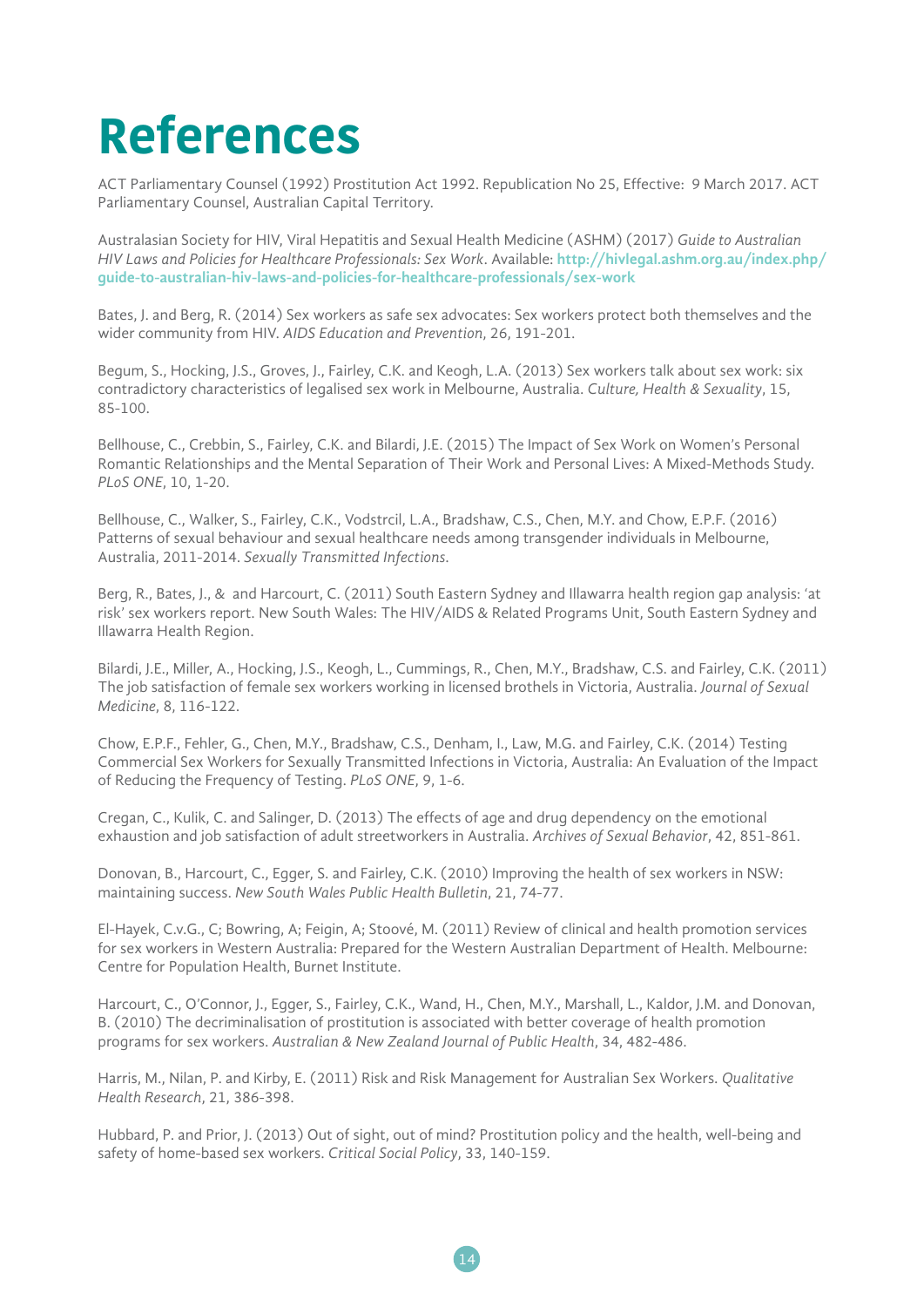Jeffreys, E., Fawkes, J & Stardust, Z (2012) Mandatory Testing for HIV and Sexually Transmissible Infections among Sex Workers in Australia: A Barrier to HIV and STI Prevention. *World Journal of AIDS*, 2, 203-211.

Jeffreys, E., Matthews, K. and Thomas, A. (2010) HIV criminalisation and sex work in Australia. *Reproductive Health Matters*, 18, 129-136.

Jeffreys, E. and Perkins, R. (2011) Sex Work, Migration, HIV and Trafficking: Chinese and other Migrant Sex Workers in Australia *Intersections: Gender and Sexuality in Asia and the Pacific*.

Martin, L., Thng, C., Wand, H., McNulty, A., Foster, R. and McGregor, S. (2015a) Multicultural survey-20 years on: Trends in Chinese and Thai female sex worker demographics and sexual health in Sydney. *Sexually Transmitted Infections,* 91, A51.

Martin, L., Thng, C., Wand, H., McNulty, A., Foster, R. and McGregor, S. (2015b) Multicultural survey-Asian female sex worker demographics, migration and sexual health in Sydney. Sexually Transmitted Infections, 91, A207.

Parliament of Victoria (1994) Prostitution Control Act 1994. Version No. 068 No. 102 of 1994, Version incorporating amendments as at 1 August 2010. *Parliament of Victoria*. Victoria

Global Network for Sex Work Projects (NSWP) (2014) Sex Work And The Law: Understanding Legal Frameworks and the Struggle for Sex Work Law Reforms, Briefing Paper. Scotland, UK: The Matrix.

Queensland Parliamentary Counsel (1999) Prostitution Act 1999. Current as at 3 July 2017. *Queensland Parliamentary Counsel.* Queensland.

Read, P.J., Wand, H., Guy, R., McNulty, A. and Donovan, B. (2011) Unprotected fellatio and pharyngeal gonorrhoea in sydney sex workers. *Sexually Transmitted Infections*, 87, A130-A131.

Seib, C., Dunne, M.P., Fischer, J. and Najman, J.M. (2010) Commercial sexual practices before and after legalization in Australia. *Archives of Sexual Behavior*, 39, 979-989.

Seib, C., Dunne, M.P., Fischer, J. and Najman, J.M. (2012) Predicting the job satisfaction of female sex workers in Queensland, Australia. *International Journal of Sexual Health*, 24, 99-111.

VicHealth (2015) About Fair Foundations and promotion health equity. A resoure to support Fair Foundations: The VicHealth framework for health equity. Victorian Health Promotion Foundation.

White, S. and Rowe, J. (2011) Homelessness, health and sex work - the SHANTUSI report: understanding the complexities of homelessness, health and sex work. *Parity*, 24, 43-44.

WHO (2006 updated 2010) Defining sexual health: report of a technical consultation on sexual health 28-32 January 2002. Geneva: World Health Organization.